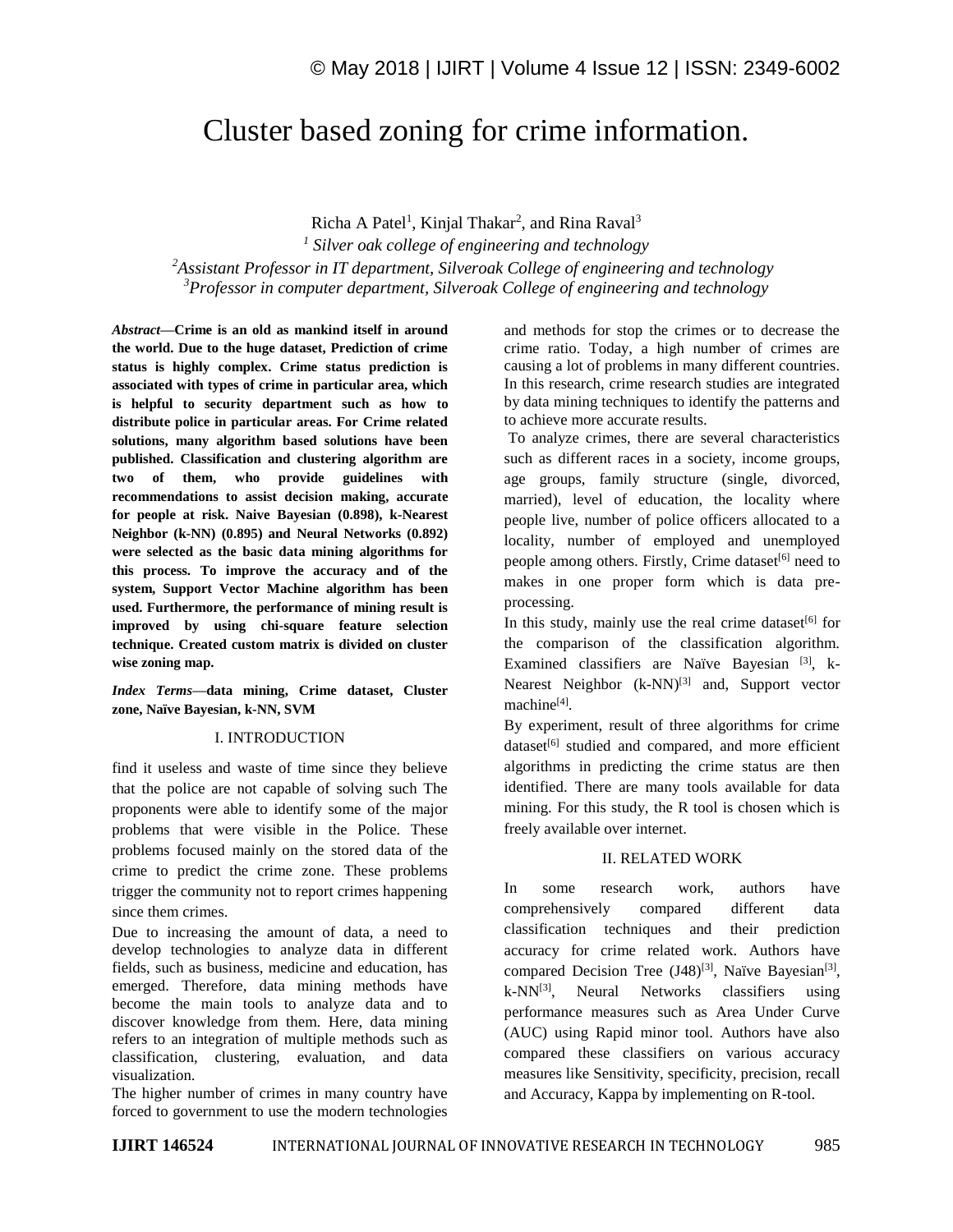Based on existing research, generally clustering and classification methods are used for crime related research work. Clustering and graph representations are also used to obtain similar crime and group classes of criminals, as well as to visualize the results. Clustering features such as shape, size, and distribution are able to help understand more details about relevant crimes including a clustering analysis on US State database. Association mining is one of the acceptable methods to discover the underlying novel patterns on a large volume of crime data. Other techniques, such as semantic analysis and text mining are used to extract entity extraction from FBI bulletins.

In some research worker focuses on crime analysis $[1][10]$  by implementing clustering algorithm on crime dataset<sup>[6]</sup> using data mining tool and there they do crime analysis<sup>[1][10]</sup> by considering crime homicide and plotting it with respect to year and got into conclusion in the form of homicide. From the clustered results it is easy to identify crime trend over years and can be used to design precaution methods for future.

Lots of country as being the first rank of the most provided cyber-crime<sup>[10]</sup> attack is a huge problem. Cyber-crime<sup>[10]</sup> can disrupt stability of the country. The second situation of cyber-crime $[10]$  is internet risk[7][8] for everyone, especially for children. Therefore based on this kind of crime dataset<sup>[6]</sup> data mining techniques are applied for better solution.

### III. PROPOSED WORKFLOW

#### **Flow of diagram:**

## **Section A: Data collection**

1. Collect Data: Data used to perform data mining analysis will be collected from police department or published by government of country in web-based format where all kinds of crime data were recorded.

2. Data Selection: crime data is selected from the US FBI Uniform Crime Report. These dataset were collected and published by United States. The dataset consisted of 2215 total instances and 147 attributes for communities, 125 predictive, 4 non-predictive and 18 potential goal attributes. The data in each instance belong to different states in the USA. The states are represented in the form of number, every number representing its respective American state.



3. Preprocessing Data: Data preprocessing will include some basic operation for data cleaning and integrating. In this process, redundant data and data complexity will be reduced. For the first step, the goal for data cleaning is to decrease noise and handle missing values. There are a number of methods for treating records that contain missing values such as omitting the incorrect fields(s), omitting the entire record that contains the incorrect field(s), automatically entering or correcting the data with default values, deriving a model to enter or to correct the data, replacing all values with a global constant and using the imputation method to predict missing values.

In this study, some communities were removed based on occurrences of significant missing or known incorrect crime statistics. Certain attributes contain a significant number of missing values, more than 80%, for which the data was unavailable or not recorded for particular communities. These attributes with high amount of missing values were removed such as the *pctPolicWhite*, and the *pctPolicBlack*. All kinds of crime attributes (potential goal attributes) with missing values were removed because only a total number of violent crimes per 100K population attribute, which is *violentPerPop* will be considered as class. All 221 instances with *violentPerPop*  missing values were removed and 1994 remained because *violentPerPop* has been chosen as the goal attribute.

For the second step, we performed data normalization, discretization, and data type transformation. For all attributes except state, min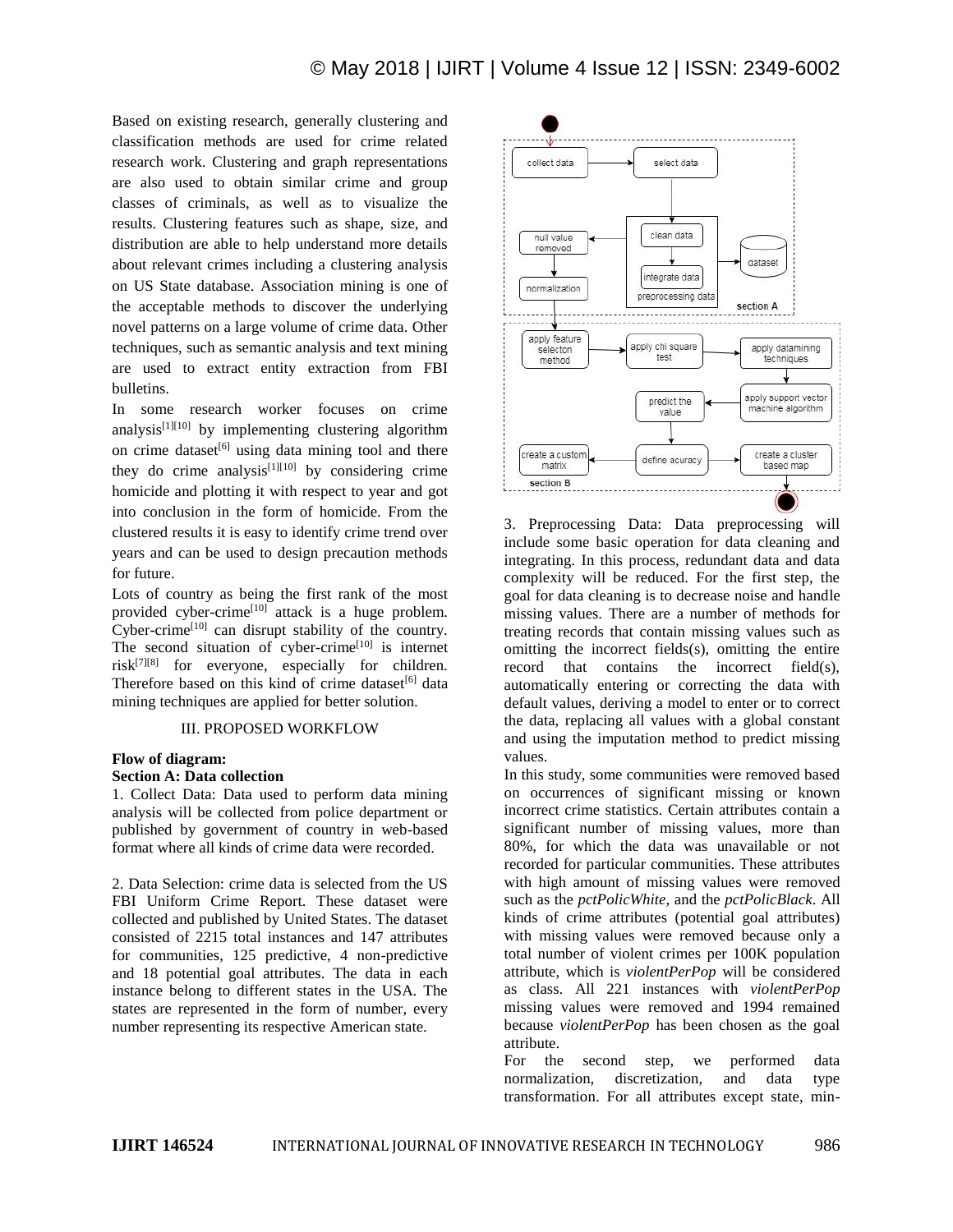max normalization to [0, 1] is used to avoid the large value issue as it has the advantage of protecting exactly all relationships in the data and to prevent any bias injection. Next, we also discretized the selected class, which is total number of violent crimes per 100K population (v*iolentPerPop*), into a binomial class crime status (*CrimeStatus*). In order to perform prediction, the goal class should be nominal in nature.

After discretization, we also performed data type transformation because initial class has two values, "critical" and "non-critical". If the value in violentPerPop is less than forty percent, than the value of CrimeStatus set to "non-critical", otherwise "critical". The states are converted from nominal to numeric; whereby every number represents the respective American state.

#### **Section B: Feature selection method:**

Feature selection is used to remove the irrelevant or redundant attributes. Feature selection has several objectives such as enhancing model performance by avoiding over fitting in the case of supervised classification. In this study, as mentioned above, crime status (*Crime Status*) was chosen among eighteen potential goal attributes as the desirable dependent variable.

In this study, Using the Chi-square test to detect the correlated attributes as they will ruin the

Classification result because of high dependency among some attributes caused redundancy and subsequently inaccurate results. Chi-square is one of the most effective feature selection methods of classification. Chi-square feature selection has been adopted and 94 attributes are selected.

1. Data mining techniques: Dataset<sup>[6]</sup> will be prepared using this process. All data of the criminals who will under United States old or published by US government and unnecessary data such as personal information of criminal will cut-off. Remaining data were categorized in to characteristics, dangerous, type of crime and critical-non critical etc. that contain their own attributes.

2. Identify the Result: To identify the risky areas<sup>[7][8]</sup> of country based on attributes, classification data mining technique including Naïve Bayesian, k-Nearest Neighbor and Neural Networks were applied in data mining process of previous work. But, Support Vector Machine<sup>[4]</sup> will be used as an algorithm for better accuracy.

The result from this section will be used for monitoring police department to identify risk $^{[7][8]}$  that which area is much critical area.

**Evaluation**

To evaluate the proposed approach, 2\*2 of table is planned to use as depicted in below table:

|             |          | <b>Actual Result</b> |              |
|-------------|----------|----------------------|--------------|
|             |          | critical             | Non-critical |
|             | Positive | 495                  | 5            |
| <b>Test</b> |          | (true                | (false)      |
| Results     |          | positive)            | positive)    |
|             | Negative | 26                   | 1375         |
|             |          | (false)              | (true        |
|             |          | negative)            | negative)    |

By this table, we can also calculate some measures as sensitivity, specificity and

Accuracy, precision and recall value as below:

Sensitivity  $= 0.950$ Specificity  $= 0.996$ Precision  $= 0.990$ Recall  $= 0.950$  $Accuracy = 0.984$ 

Sensitivity value is used to measure the proportion of positives that are correctly identified. Specificity value is used to measures the proportion of negatives that are correctly identified. Accuracy value is used the precision of the system.

#### **Cluster based zoning map**:

Using clusters for classification makes the model simpler and increases the accuracy at the same time and we can predict the result as a supervised cluster. Mean-shift is a clustering approach where each object is moved to the densest area in its vicinity, based on kernel density estimation. Eventually, objects converge to local maxima of density. Similar to kmeans clustering, these "density attractors" can serve as representatives for the data set, but mean-shift can detect arbitrary-shaped clusters similar to DBSCAN. Besides that, the applicability of the mean-shift algorithm to multidimensional data is hindered by the unsmooth behavior of the kernel density estimate, which results in over-fragmentation of cluster tails. Zone wise created cluster map in R tool is given

below: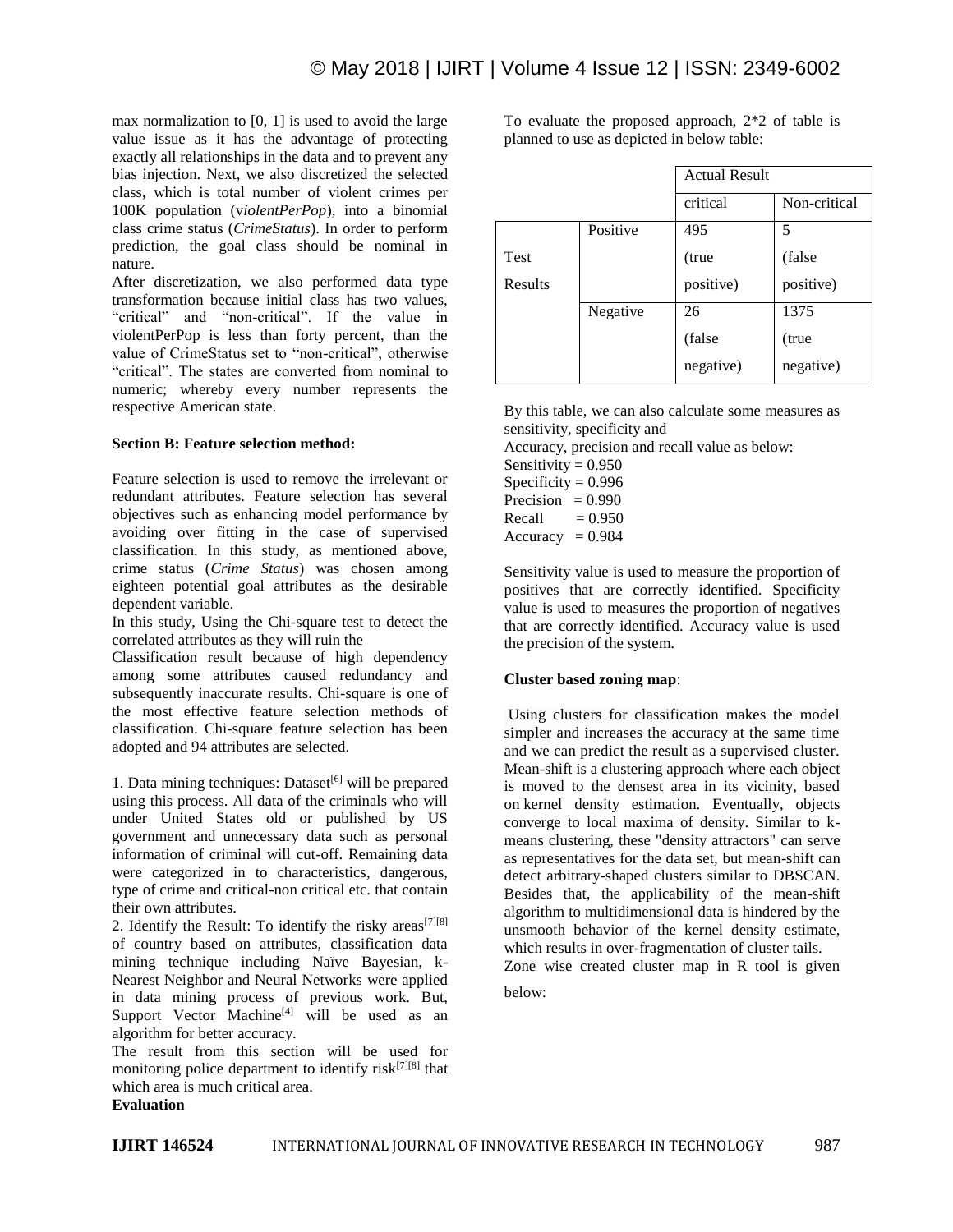

Figure 1: zone wise cluster map

### IV. ALGORITHM FOR PROPOSED SYSTEM

"Support Vector Machine" (SVM)<sup>[4]</sup> is a supervised machine learning algorithm which can be used for either classification or regression challenges. However, it is mostly used in classification problems. In this algorithm, we plot each data item as a point in n-dimensional space (where n is number of features you have) with the value of each feature being the value of a particular coordinate. Then, we perform classification by finding the hyper-plane that differentiates the two classes very well.





This section lists some suggestions for how to best prepare your training data when learning an SVM<sup>[4]</sup> model.

- **Numerical Inputs**: SVM<sup>[4]</sup> assumes that your inputs are numeric. If you have categorical inputs you may need to convert them to binary dummy variables (one variable for each category).
- **Binary Classification**: Basic SVM[4] as described in this post is intended for binary (two-class) classification problems. Although, extensions have been developed for regression and multi-class classification.

$$
\begin{aligned}\n\vec{w}x_i - b &\ge 1 \text{ if } \theta_i = 1 \\
\vec{w}x_i - b &\le 1 \text{ if } \theta_i = -1\n\end{aligned}
$$

Where normal vector to the hyperplane, θi is denotes classes & xi denotes features. The Distance between two hyperplanes is, to maximize this distance denominator value should be minimized.

For proper classification, we can build a combined equation:

$$
\|\vec{w}\|_{min} \text{ for } \theta_i \ (\vec{w}x_i - b) \ge 1 \ \forall i = 1, 2, \dots, n
$$

**Non-Linearly Separable**: To build classifier for non-linear data, we try to minimize.

$$
\left[\frac{1}{n}\sum_{i=1}^n \max\left(0,1-y_i(\vec{w}\cdot\vec{x}_i-b)\right)\right]+\lambda\|\vec{w}\|^2,
$$

Here, max() method will be zero(0), if  $x_i$  is on the correct side of the margin. For data that is on opposite side of the margin, the function's value is proportional to the distance from the margin. where, determines tradeoff b/w increasing the margin size and that is on correct side of the margin.

#### V. CONCLUSION

The aim of this study is to classify the given specified experimental dataset<sup>[6]</sup> into two categories which are critical and non-critical. In this regard, we used three classification algorithms by combining two different ways of feature selection techniques, manually and Chi square, to determine more accurate classifiers. From the experimental results, support vector machine<sup>[4]</sup> algorithm presents the best accuracy, precision and recall, specifically by using Chi-square feature selection technique. We have shown via exploratory comparisons in terms of custom matrix that Naïve Bayesian and k-Nearest Neighbor predict lower than the Support Vector Machine<sup>[4]</sup> due to the nature of this dataset<sup>[6]</sup>. Through the implementation of Chi-square feature selection technique in R Studio, it is demonstrated feature selection is an important phase to enhance the mining quality. We can use support vector machine $[4]$  algorithm to get more accuracy instead of simple naïve Bayesian<sup>[3]</sup>, k-NN<sup>[3]</sup> and J48 algorithm. We can divide the result in cluster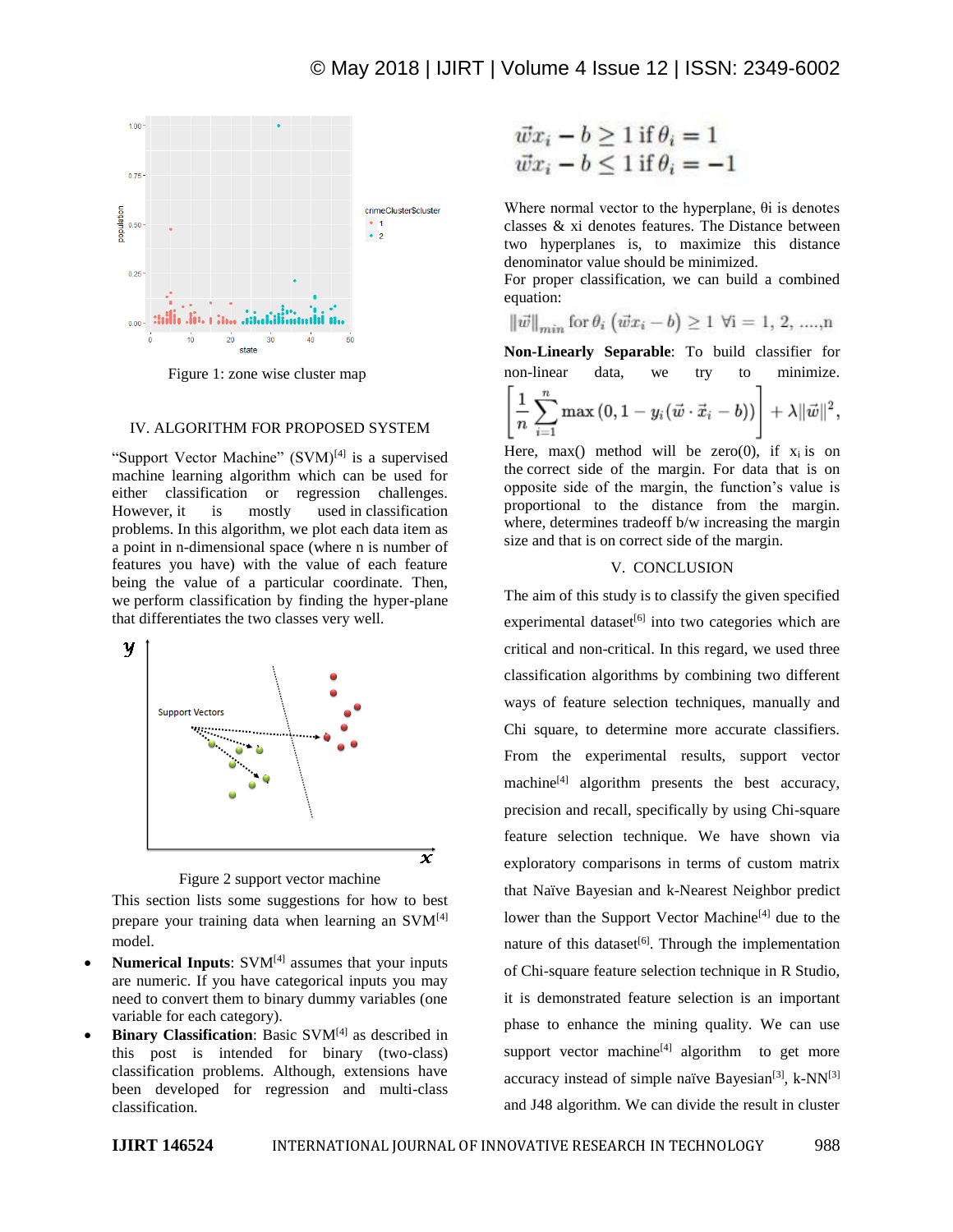zone to easy prediction of critical and noncritical areas.

#### REFERENCES

- [1] D. Lacey and C. Cross, "What victims want: An examination of identity theft restoration from a victim's perspective," 28th Annual Australian and New Zealand Society of Criminology Conference, 25 November, 2015
- [2] D. Lacey and P. Salmon, "It's Dark in There: Using Systems Analysis to Investigate Trust and Engagement in Dark Web Forums," Engineering, Psychology & Cognitive Ergonomics, 2015
- [3] K. Turville, S. Firmin, J. Yearwood, and C. Miller, "Understanding victims of identity theft: A grounded theory approach," Proceedings of the 5th International Conference on Qualitative Research in IT & IT in Qualitative Research, Brisbane, Australia, 2010
- [4] . Livingstone and L. Haddon, Comparing children's online opportunities and risks across Europe. 2009.
- [5] S. Livingstone, G. Mascheroni, and K. Ólafsson, "Children ' s online risks and opportunities : Comparative findings from EU Kids Online and Net Children Go Mobile Executive summary," 2014.
- [6] N. lee Quenna, "Nurture cyberkids to cut risks, UN agencies urge," INQURER.NET, 2015. [Online].Available:http://technology.inquirer.net /45110/nurture-cyberkids-to-cut-risks- unagencies-urge. [Accessed: 01-Nov-2015].
- [7] Malathi.A 1 ,Dr.S.Santhosh Baboo 2 and Anbarasi . A 31 Assistant professor ,Department of Computer Science ,Govt Arts College ,Coimbatore , India . 2 Readers , Department of Computer science , D.G. Vaishnav Collge

,Chennai , India , 2011 An intelligent Analysis of a city Crime Data Using Data Mining.

- [8] Malathi , A; Santhosh Baboo , S, 2011 An Enhanced Algorithm to Predict a Future Crime using Data Mining **.**
- [9] MA, J., Saul, L.K., Savage, S., and Voelker, G.M., "Learning to Detect Malicious URLs". in ACM Transactions on Intelligent Systems and Technology, New York, NY, USA, Article 30 April 2011, ACM, pp. 1245-1254. DOI=http://dl.acm.org/citation.cfm?id=1961202.
- [10] S. Sheng, B. Wardman, G. Warner, L. Cranor, J. Hong, and C. Zhang. (2009) An empirical analysis of phishing blacklists. [Online]. Available: http://ceas.cc/2009/papers/ceas2009 paper-32.pdf.
- [11] J. Ma, L. K. Saul, S. Safage, G. M. Voelker, "Beyond Blacklists: Learning to Detect Malicious Web Sites from Suspicious URLs," Proc. ACM SIGKDD, Paris, France, 2009, pp. 1245-1253.
- [12] R. B. Basnet, A. H. Sung, Q. Liu, "Rule-Based Phishing Attack Detection" Proc. International Conference on Security and Management (SAM'11), Las Vegas, NV, 2011, pp. 624-630.
- [13] Xiaoqing GU, Hongyuan WANG, and Tongguang NI "An Efficient Approach to Detect Phishing Web" Journal of Computational Information Systems, 2013, pp.5553-5560.
- [14] M. G. Alkhozae and O. A. Batarfi, "Phishing websites detected based on phishing characteristic in the webpage source code," in International Journal of Information and Communication Technology Research, vol. 1, no. 6, Oct. 2011, pp. 283–291.
- [15]R. Patil, B. Dasharath Dhamdhere, K. S. Dhonde, R. G. Chinchwade and S. B. Mehetre, "A hybrid model to detect phishing-sites using clustering and Bayesian approach," *International*